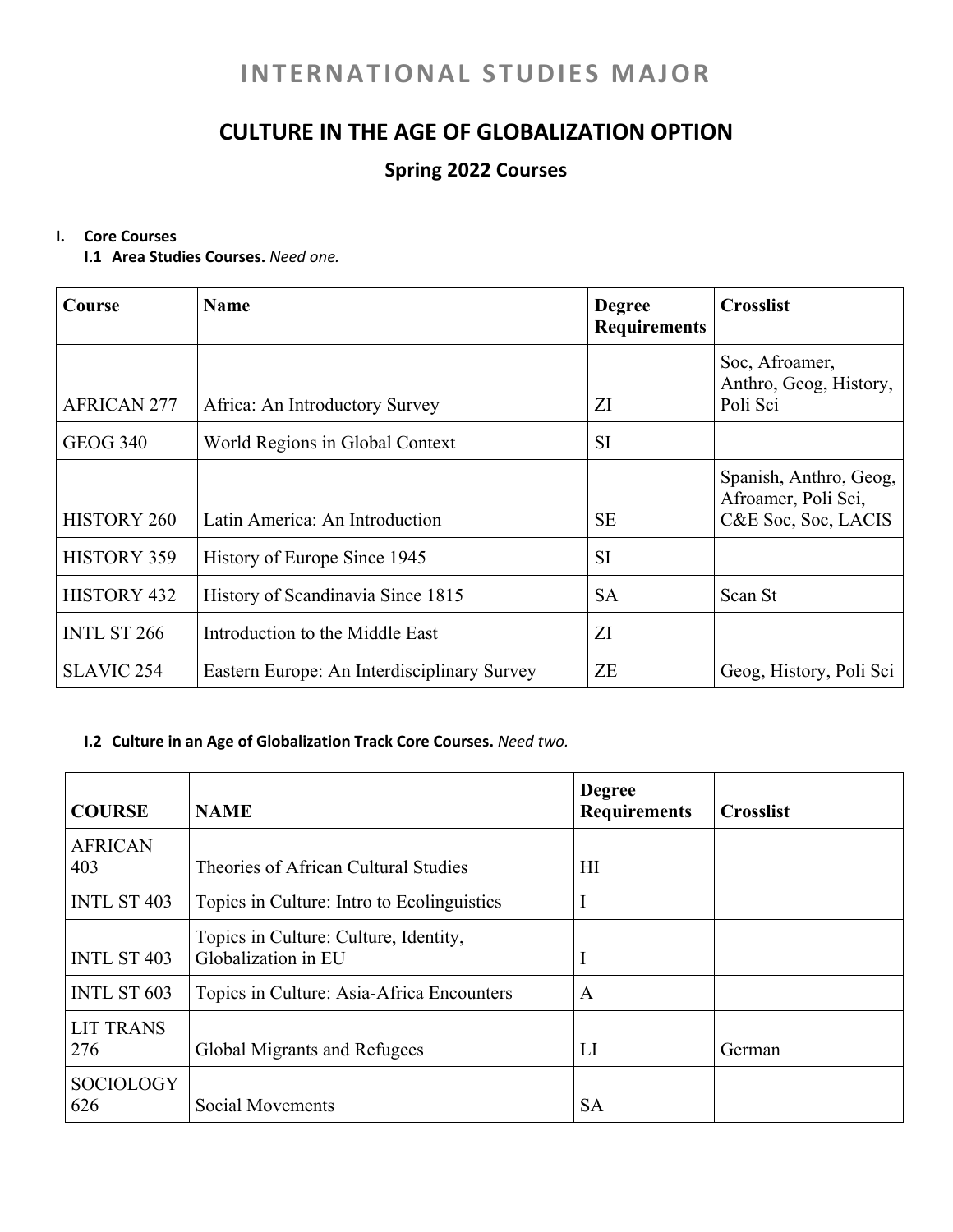| Course                 | <b>Name</b>                                                        | <b>Degree</b><br><b>Requirements</b> | <b>Crosslist</b> |
|------------------------|--------------------------------------------------------------------|--------------------------------------|------------------|
|                        | <b>AFRICAN 451   Lusophone African Literature</b>                  | LA                                   | Portug           |
| <b>AFROAMER</b><br>242 | Introduction to Afro-American Art                                  | eHE                                  | Art Hist         |
| <b>ALC 428</b>         | Visual Cultures of India                                           | H <sub>I</sub>                       | Art Hist         |
| <b>ANTHRO 330</b>      | Topics in Ethnology: People and Culture<br>Mainland Southeast Asia | <b>SI</b>                            |                  |
| <b>ART HIST</b><br>411 | Topics in Asian Art: Opera and Chinese Visual<br>Culture           | HD                                   |                  |
| <b>ASIAN AM</b><br>270 | A Survey of Asian American Literature                              | eLI                                  | English          |
| <b>C&amp;E SOC 617</b> | <b>Community Development</b>                                       | <b>SA</b>                            | Soc, Urb R Pl    |
| <b>CHICLA 302</b>      | <b>Mexican-American Politics</b>                                   | SI                                   | Poli Sci         |
| <b>COM ARTS</b><br>346 | <b>Critical Internet Studies</b>                                   | H <sub>I</sub>                       |                  |
| <b>COM ARTS</b><br>350 | Introduction to Film                                               | H <sub>I</sub>                       |                  |
| <b>COM ARTS</b><br>372 | Rhetoric of Campaigns and Revolutions                              | eHI                                  |                  |
| E ASIAN 352            | Survey of Chinese Literature                                       | LI                                   |                  |
| ED POL 340             | Comparative Education                                              | <b>SI</b>                            |                  |
| <b>ENGLISH 352</b>     | Modernist Poetry                                                   | LI                                   |                  |
| FRENCH <sub>322</sub>  | Introduction to Literature of Modernity                            | LA                                   |                  |
| FRENCH 465             | French/Francophone Film                                            | A                                    |                  |
| <b>GEOG 101</b>        | Introduction to Human Geography                                    | bSE                                  |                  |
| <b>GEOG 340</b>        | World Regions in Global Context                                    | SI                                   |                  |
| <b>HISTORY 392</b>     | Women in History                                                   | SI                                   | Gen&WS           |
| <b>HISTORY 420</b>     | Russian Social and Intellectual History                            | HA                                   |                  |
| <b>INTL ST 335</b>     | Globalization and Education                                        | <b>SE</b>                            | Ed Pol, Relig St |
| <b>INTL ST 403</b>     | Topics in Culture: Culture, Identity,<br>Globalization in EU       | I                                    |                  |
| <b>ITALIAN 322</b>     | Introduction to Italian Literature                                 | LA                                   |                  |
| <b>ITALIAN 460</b>     | Italian Film                                                       | HA                                   | Com Arts         |

**II. Issues in Culture in an Age of Globalization.** *Need 15 credits of coursework from this list. NOTE: Make sure to check the pre-requisites for the courses listed below*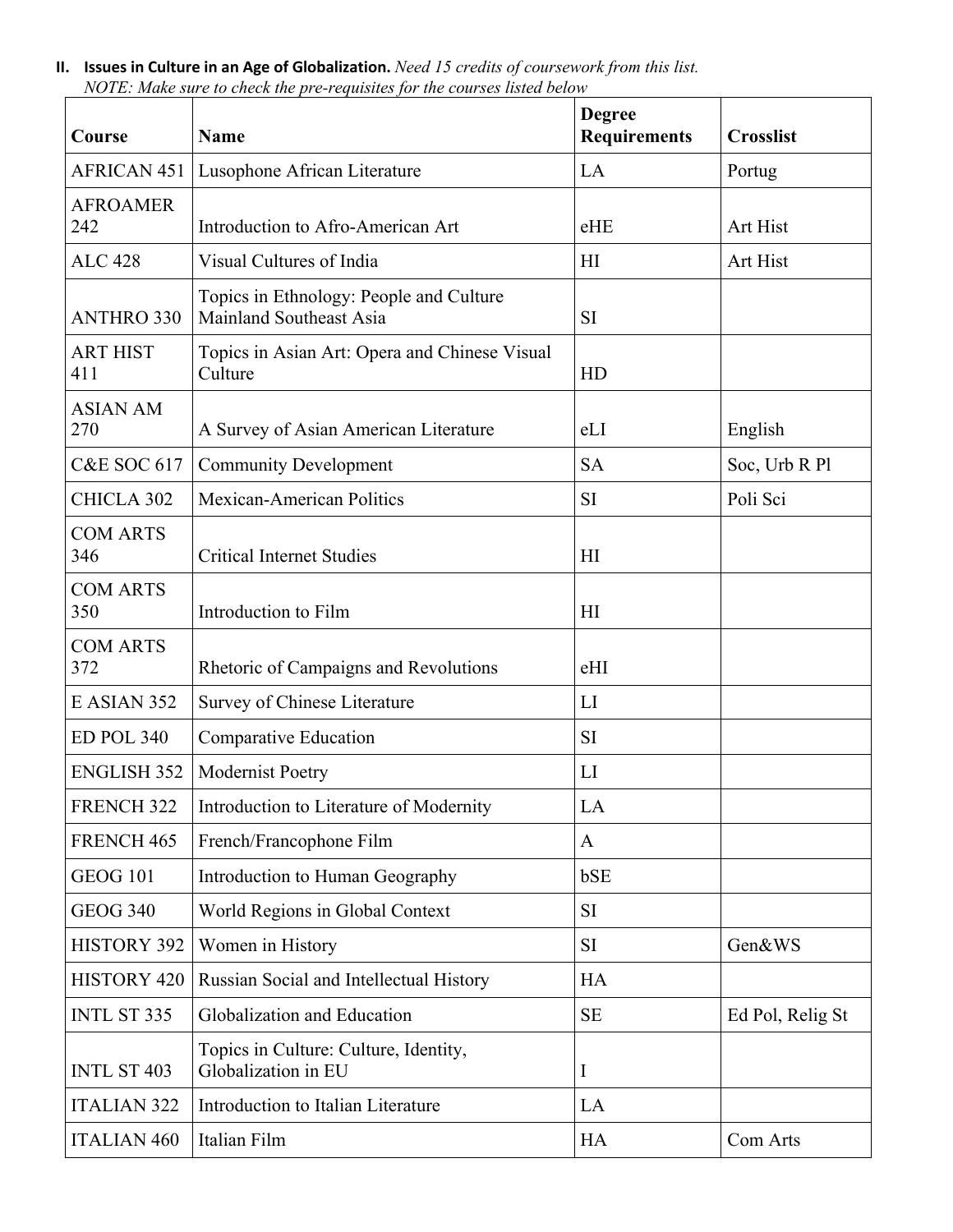| <b>JEWISH 515</b>      | Holocaust: History, Memory and Education                                 | beZI         | Curric, History                |
|------------------------|--------------------------------------------------------------------------|--------------|--------------------------------|
| <b>JOURN 617</b>       | Health Communication in the Information Age                              | <b>SA</b>    | L Sc Com, Com<br>Arts, Fam Com |
| <b>LIS 201</b>         | The Information Society                                                  | bZE          |                                |
| <b>LITTRANS</b><br>204 | Survey of 19th and 20th Century Russian<br>Literature in Translation II  | bLE          |                                |
| <b>LITTRANS</b><br>221 | Gogol in Translation                                                     | LD           |                                |
| <b>LITTRANS</b><br>234 | Soviet Life and Culture Through Literature and<br>Art (from 1917)        | LI           |                                |
| POLI SCI 363           | <b>Literature and Politics</b>                                           | <b>SD</b>    |                                |
| PORTUG <sub>450</sub>  | <b>Brazilian Women Writers</b>                                           | LA           | Gen & WS                       |
| <b>SCAND ST</b><br>374 | Masterpieces of Scandinavian Literature: The<br><b>Twentieth Century</b> | LI           |                                |
| <b>SCAND ST</b><br>432 | History of Scandinavia Since 1815                                        | <b>SA</b>    | Hist                           |
| <b>SOC 170</b>         | <b>Population Problems</b>                                               | <b>SE</b>    |                                |
| <b>SOC 496</b>         | Topics in Sociology: Social Change in<br>Contemporary Korea              | $\mathbf{A}$ |                                |
| <b>SOC 626</b>         | <b>Social Movements</b>                                                  | <b>SA</b>    |                                |
| <b>SOC 648</b>         | Sociology of Education                                                   | <b>SA</b>    | Ed Pol                         |
| <b>SPANISH 326</b>     | Survey of Spanish American Literature                                    | LA           |                                |
| SPANISH 361            | Spanish Civilization                                                     | <b>HA</b>    |                                |
| SPANISH 464            | Spanish American Poetry and Essay                                        | LA           |                                |